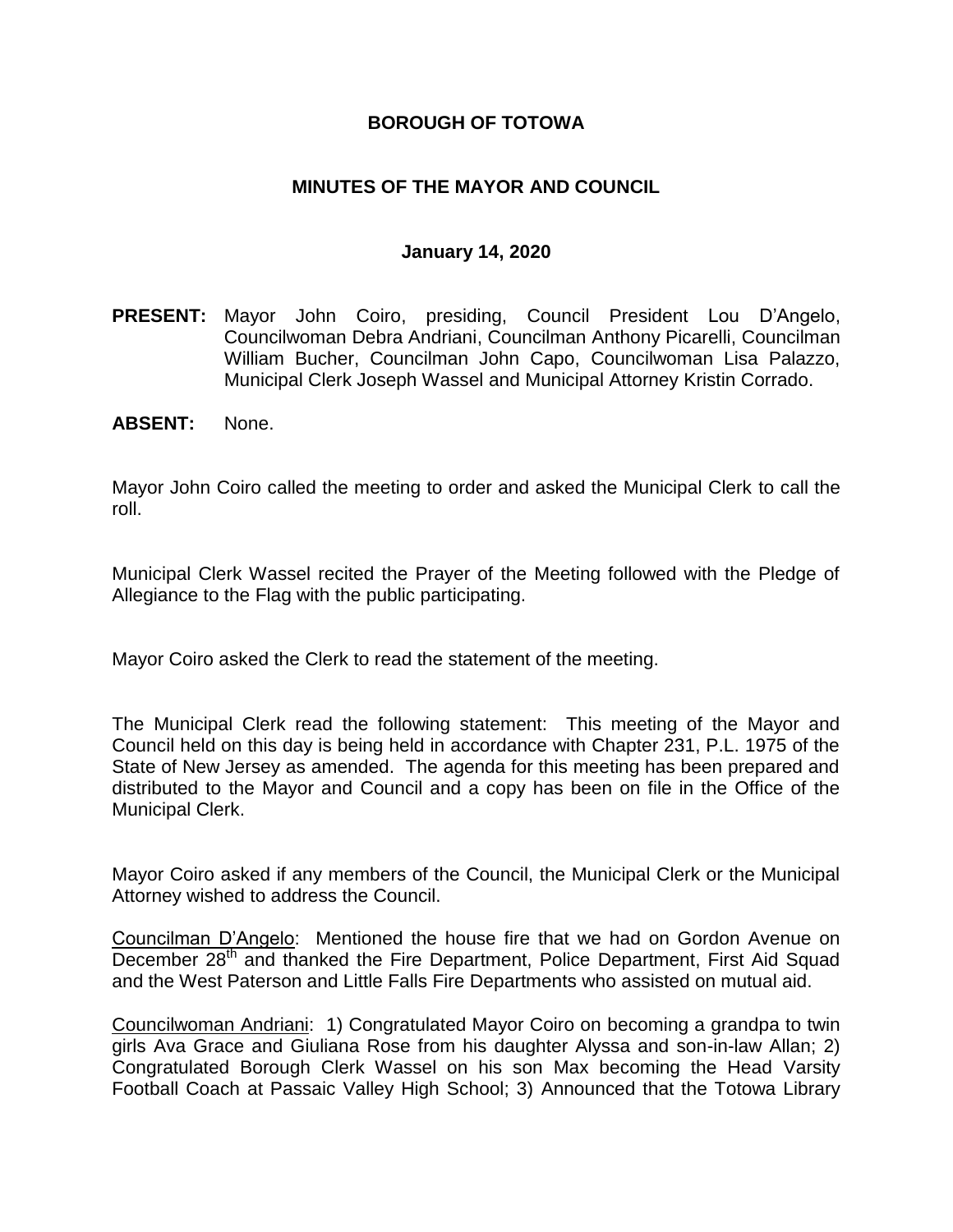Foundation will be having their annual Italian dinner fundraiser on January 20, 2020 at The Brownstone, with American Legion Memorial Post No. 227 being honored.

# CITIZENS HEARD:

There were no citizens who wished to be heard.

There was a motion by Councilman D'Angelo, seconded by Councilwoman Andriani to approve the Minutes of the Mayor and Council for the meeting of December 10, 2019. On roll call vote, all members of the Council present voted in the affirmative.

There was a motion by Councilman D'Angelo, seconded by Councilwoman Andriani to approve the Minutes of the Mayor and Council for the Reorganization Meeting of January 1, 2020. On roll call vote, all members of the Council present voted in the affirmative.

# COMMITTEE ON FINANCE:

There was a motion by Councilman Picarelli, seconded by Councilman D'Angelo to approve Resolution No. 2020-02 for the payment of bills. On roll call vote, all members of the Council present voted in the affirmative.

There was a motion by Councilman Picarelli, seconded by Councilman D'Angelo to adopt the following resolution authorizing the Tax Collector to waive and eliminate any credits or balances for any account under \$10.00 for the year 2019. On roll call vote, all members of the Council present voted in the affirmative.

### **RESOLUTION**

WHEREAS, there are taxpayers who have minor credits or balances (under \$10.00) on their accounts regarding property taxes for the year 2019; and

WHEREAS, the Borough is permitted to waive payment of these small credits or balances.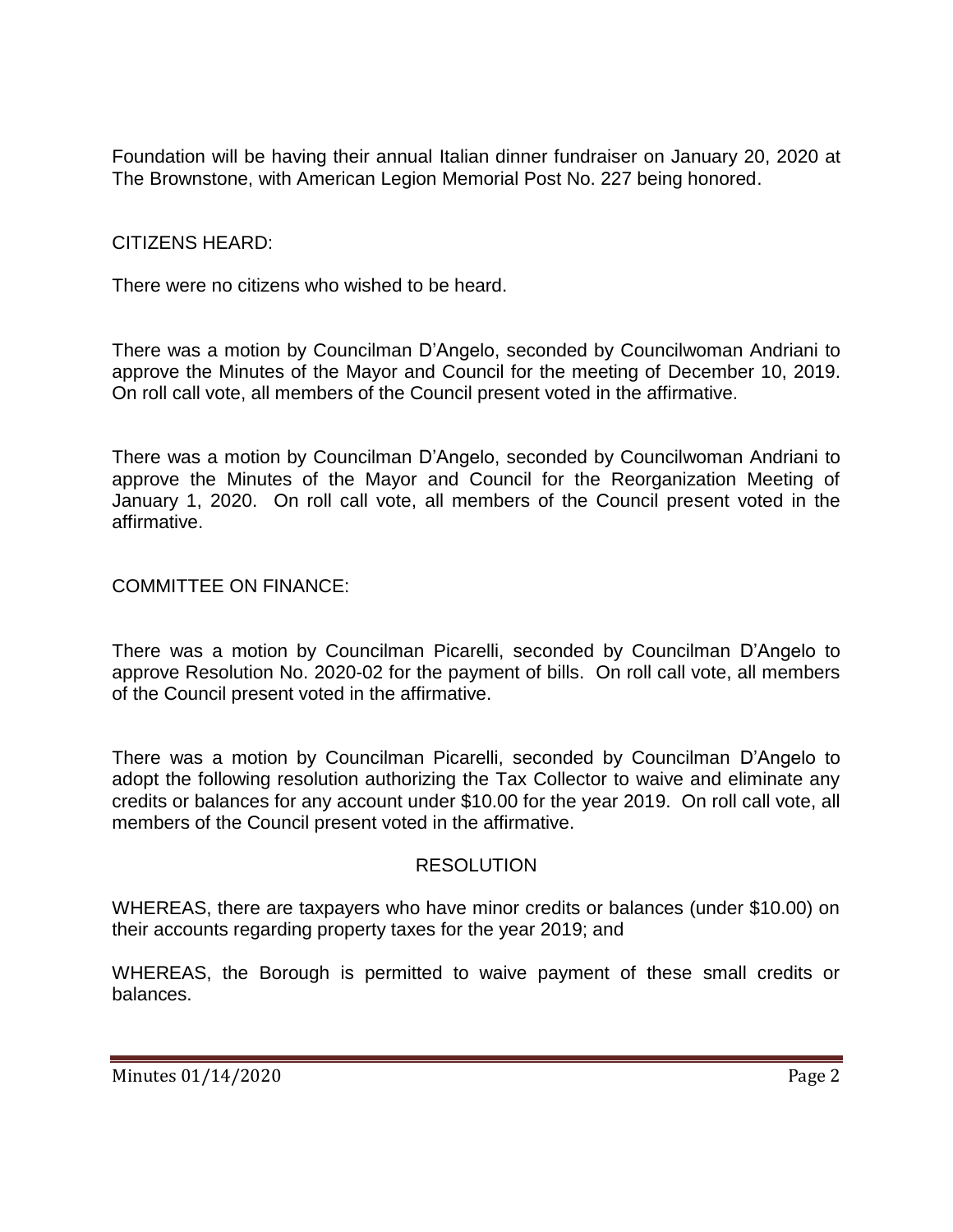NOW, THEREFORE, BE IT RESOLVED, that the Tax Collector is hereby authorized to waive and eliminate any credits or balances for any account under \$10.00 for the year 2019.

There was a motion by Councilman Picarelli, seconded by Councilman D'Angelo to adopt the following resolution to memorialize the cancellation of Tax Sale Certificate Number 18-00003. On roll call vote, all members of the Council present voted in the affirmative.

# RESOLUTION

Tax Sale Certificate Number 18-00003 Block 44, Lot 5

Property: 40 Tracy Ave., Totowa, New Jersey 07512 Owner: E. Gatti, C/O Anthony Gatti

WHEREAS, Block 44, Lot 5, 40 Tracy Avenue was on the Tax Sale List for delinquent taxes/water; and

WHEREAS, the property owner E. Gatti c/o Anthony Gatti had paid his taxes/water in the amount to be removed from the Tax Sale List; and

WHEREAS, the wrong code was used when entering the payments resulting in Block 44, Lot 5 remaining on Tax Sale in error; and

WHEREAS, at the Municipal Tax Sale on October 24, 2019, a lien was sold on Block 44, Lot 5; and

WHEREAS, this lien known as Tax Sale Certificate Number 18-00003, was sold to C & E Tax Lien Fund 1 for a 0% redemption fee and a premium of \$1,000.00; and

WHEREAS, on December 26, 2019 the Treasurer issued a check in the amount of \$10,445.02 payable to C & E Tax Lien Fund 1 to reimburse the lien holder for the cancellation of Tax Sale Certificate Number 18-00003.

WHEREAS, on December 26, 2019 the Treasurer also issued a check in the amount of \$1,000.00 (premium) to the aforementioned lien holder.

WHEREAS, Tax Sale Certificate Number 18-00003 needed to be cleared of record prior to year end December 31, 2019.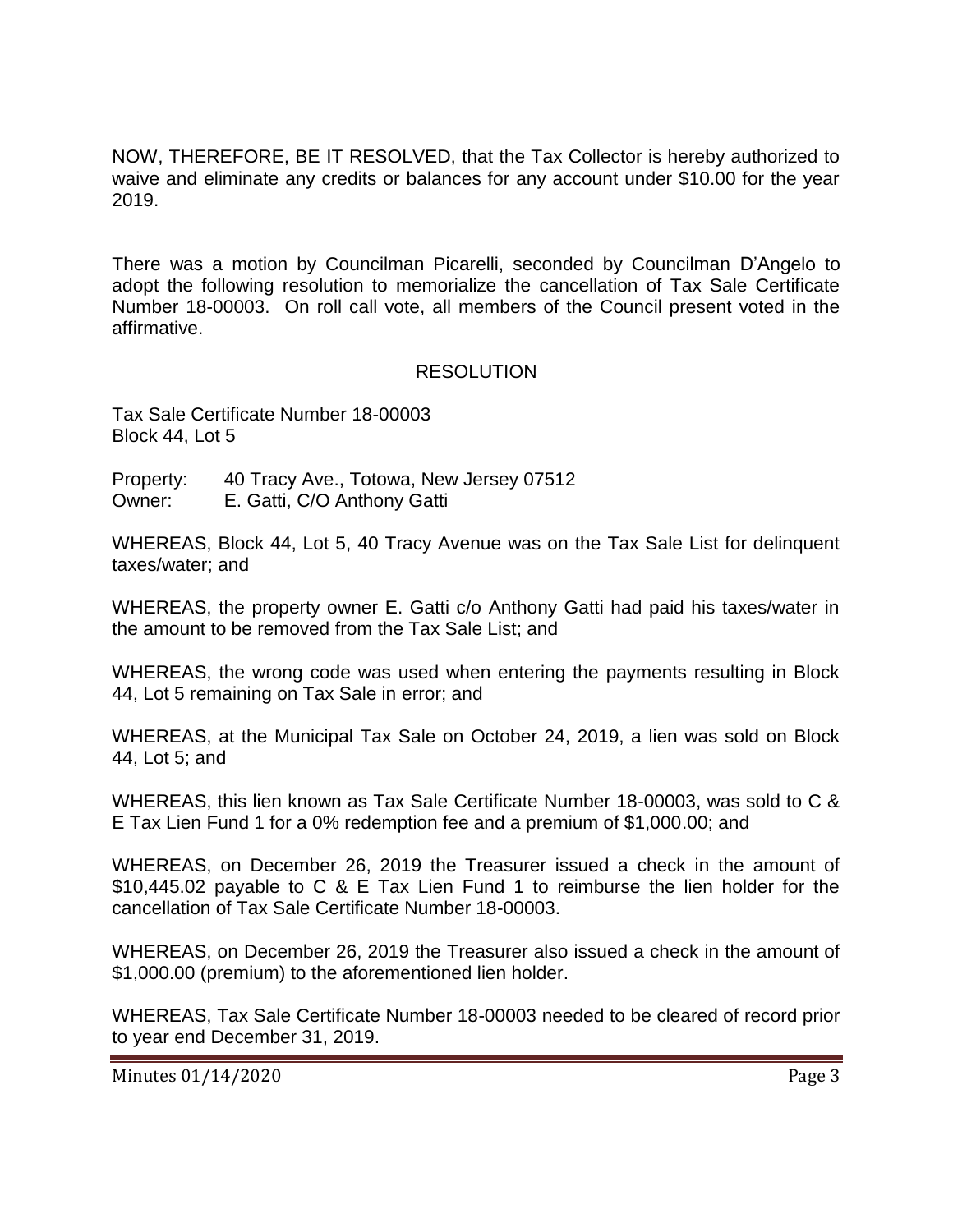NOW, THEREFORE, BE IT RESOLVED, by the Mayor and Council of the Borough of Totowa that this shall memorialize the actions taken on December 26, 2019 to cancel Tax Sale Certificate Number 18-00003.

There was a motion by Councilman Picarelli, seconded by Councilman D'Angelo to adopt the following resolution to effectuate the redemption of Tax Sale Certificate Number 18-00001 for 131 Hickory Hill Boulevard, Block 9.08, Lot 32. On roll call vote, all members of the Council present voted in the affirmative.

# RESOLUTION

Tax Sale Certificate Number 18-00001 Block 9.08, Lot 32

Property: 131 Hickory Hill Blvd., Totowa, New Jersey 07512 Owner: 131 Totowa Realty LLC

WHEREAS, at the Municipal Tax Sale on October 24, 2019, a lien was sold on Block 9.08, Lot 32; and

WHEREAS, this lien known as Tax Sale Certificate Number 18-00001, was sold to Matthew Bariso for a 0% redemption fee and a premium of \$100.00; and

WHEREAS, 131 Totowa Realty LLC, the owner of the property, has effected redemption of Tax Sale Certificate Number 18-00001 in the amount of \$1,120.77 as of January 7, 2020.

NOW, THEREFORE, BE IT RESOLVED, that the Mayor and Council of the Borough of Totowa do hereby authorize the Treasurer to issue a check in the amount of \$1,120.77 payable to Matthew Bariso for the redemption of Tax Sale Certificate Number 18-00001.

BE IT FURTHER RESOLVED, that the Mayor and Council do hereby authorize the Treasurer to issue a check in the amount of \$100.00 (premium) to the aforementioned Lien Holder.

There was a motion by Councilman Picarelli, seconded by Councilman D'Angelo to adopt the following resolution to effectuate the redemption of Tax Sale Certificate Number 18-00004 for 90 Hobart Place, Block 50, Lot 4. On roll call vote, all members of the Council present voted in the affirmative.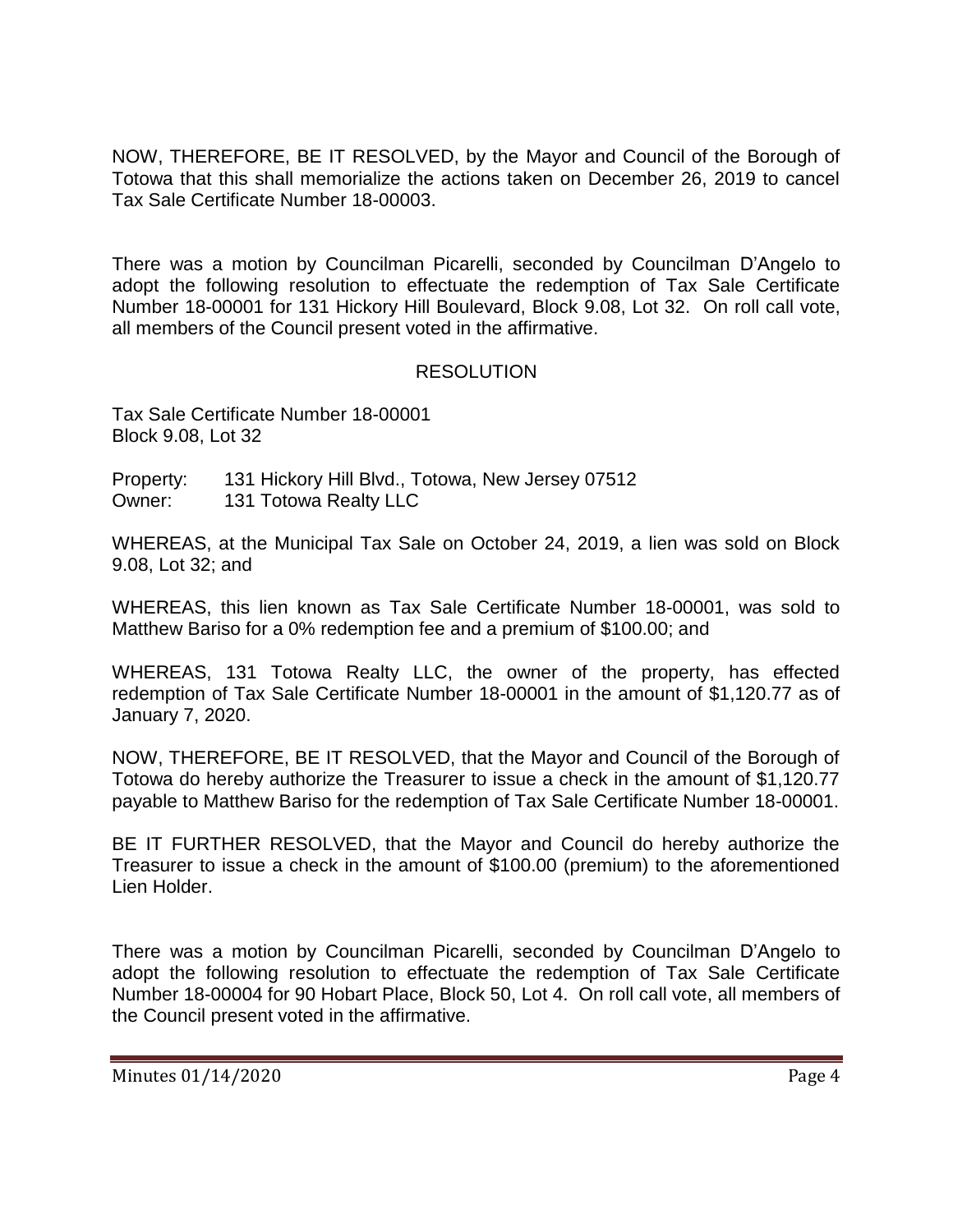# RESOLUTION

Tax Sale Certificate Number 18-00004 Block 50, Lot 4

Property: 90 Hobart Pl., Totowa, New Jersey 07512 Owner: Luis & Flor Montes DeOca

WHEREAS, at the Municipal Tax Sale on October 24, 2019, a lien was sold on Block 50, Lot 4; and

WHEREAS, this lien known as Tax Sale Certificate Number 18-00004, was sold to Matthew Bariso for a 0% redemption fee and a premium of \$100.00; and

WHEREAS, Luis & Flor Montes DeOca, the owner of the property, has effected redemption of Tax Sale Certificate Number 18-00004 in the amount of \$1,038.78 as of January 7, 2020.

NOW, THEREFORE, BE IT RESOLVED, that the Mayor and Council of the Borough of Totowa do hereby authorize the Treasurer to issue a check in the amount of \$1,038.78 payable to Matthew Bariso for the redemption of Tax Sale Certificate Number 18-00004.

BE IT FURTHER RESOLVED, that the Mayor and Council do hereby authorize the Treasurer to issue a check in the amount of \$100.00 (premium) to the aforementioned Lien Holder.

There was a motion by Councilman Picarelli, seconded by Councilman D'Angelo to approve payment of the  $1<sup>st</sup>$  Quarter 2020 Budget Allotment to the Borough of Totowa Public Library in the amount of \$197,963. On roll call vote, all members of the Council present voted in the affirmative.

A letter was received from the employees of the Municipal Complex requesting permission to switch the following holidays: Lincoln's Birthday, Wednesday, February  $12<sup>th</sup>$  for the day after Thanksgiving, Friday, November 27, 2020. There was a motion by Councilman Picarelli, seconded by Councilman D'Angelo to approve the request. On roll call vote, all members of the Council present voted in the affirmative.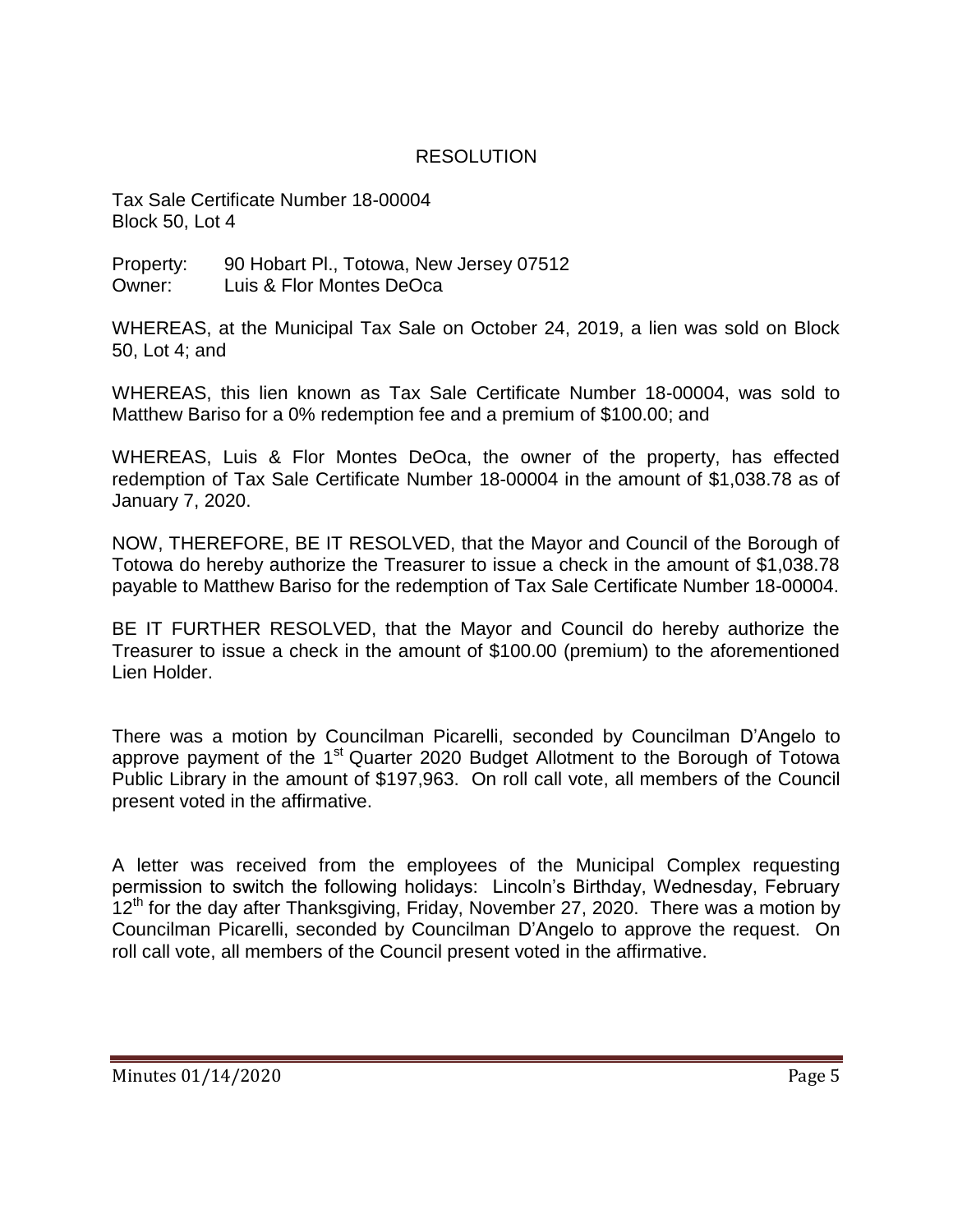COMMITTEE ON PUBLIC SAFETY:

There was no report.

COMMITTEE ON PUBLIC WORKS:

There was a motion by Councilman Bucher, seconded by Councilwoman Palazzo to approve Change Order No. 2 for a net decrease of \$23,641.11 and Payment Estimate No. 4 (Final) in the amount of \$126,152.45 to John Garcia Construction Co., Inc. for the Furler Street Improvements. On roll call vote, all members of the Council present voted in the affirmative.

Upon the recommendation of the Committee, there was a motion by Councilman Bucher, seconded by Councilwoman Palazzo to hire Michael Bastante as a DPW Laborer. On roll call vote, all members of the Council present voted in the affirmative.

A letter was received from DPW Superintendent Jim Niland requesting permission to switch the following holidays: Lincoln's Birthday, Wednesday, February 12<sup>th</sup> for the day after Thanksgiving, Friday, November  $27<sup>th</sup>$  and Washington's Birthday, Monday, February 17<sup>th</sup> for Monday, July 6, 2020. There was a motion by Councilman Bucher, seconded by Councilwoman Palazzo to approve the request. On roll call vote, all members of the Council present voted in the affirmative.

COMMITTEE ON ENGINEERING & PUBLIC PROPERTY:

A letter was received from the Passaic County Board of Freeholders advising that Totowa has been awarded a FY2019 Passaic County Community Development Block Grant in the amount of \$90,000 for Sanitary Sewer Lining on Boyle Avenue between Totowa Road and Franklin Place. There was a motion by Councilman Capo, seconded by Councilwoman Andriani to accept the grant funds. On roll call vote, all members of the Council present voted in the affirmative.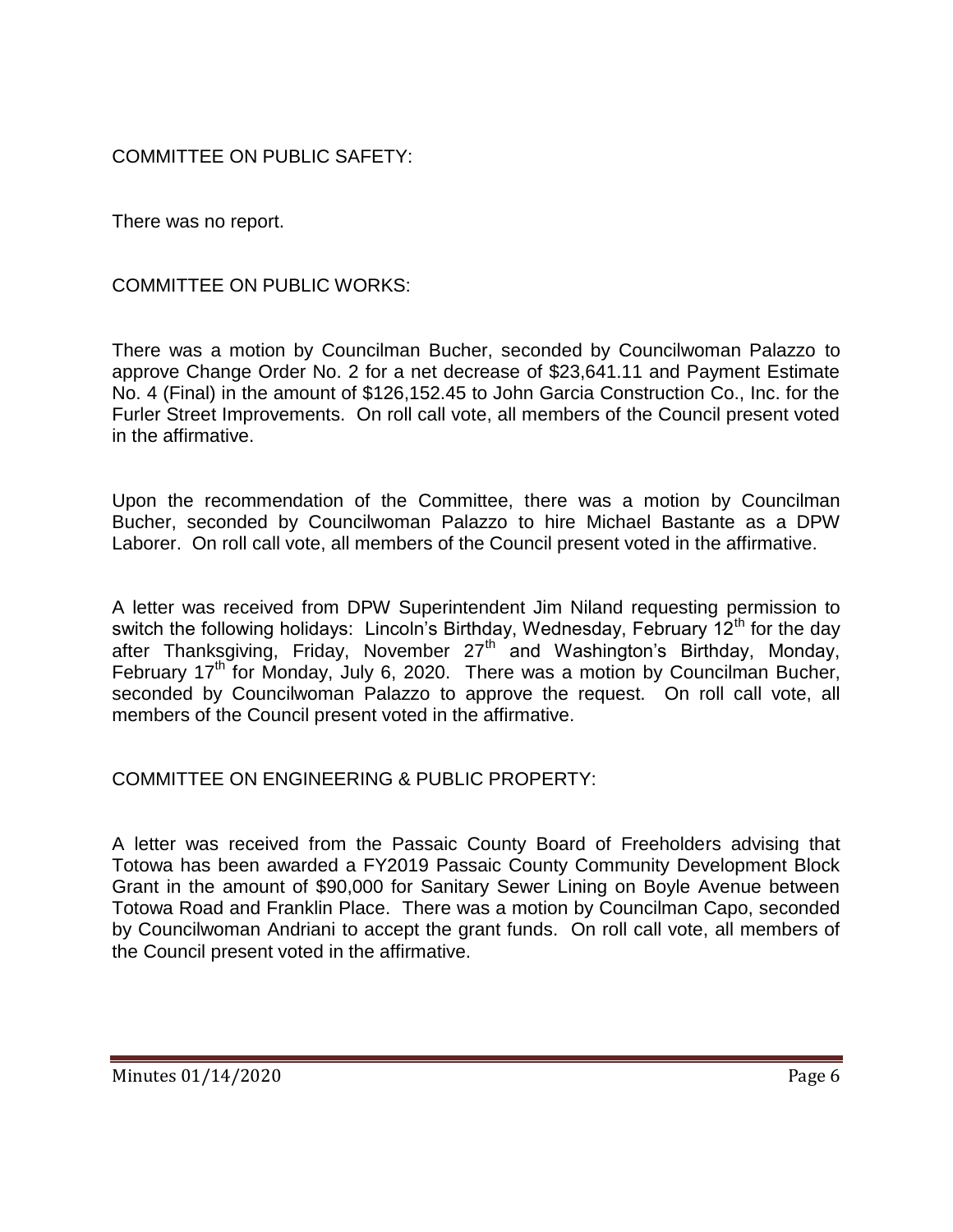There was a motion by Councilman Capo, seconded by Councilwoman Andriani to adopt the following Resolution Authorizing The Demolition Of Dwelling At 320 Totowa Road. On roll call vote, all members of the Council present voted in the affirmative.

# RESOLUTION NO. 27-2020

## RESOLUTION AUTHORIZING THE DEMOLITION OF THE STRUCTURE LOCATED AT 320 TOTOWA ROAD

WHEREAS, by Resolution No. 75-2019 dated April 9, 2019, the Borough of Totowa purchased of property located at 320 Totowa Road in the Borough of Totowa and identified as Block 30, Lot 1 on the official tax map of the Borough of Totowa; and

WHEREAS, the Mayor and Council of the Borough of Totowa acquired this property with the intention of demolishing the existing structure and converting the property to open space for community-wide use; and

WHEREAS, the Mayor and Council of the Borough of Totowa desire to retain the services of a licensed contractor to demolish the existing dwelling structure on the property; and

WHEREAS, the demolition services include but are not limited to disconnecting and capping all existing sewer and water service connections, demolishing the dwelling structure and garage, removing and disposing of all demolition debris, and backfilling the foundation with dirt to grade as required; and

WHEREAS, the Borough of Totowa Department of Public Works ("DPW") Superintendent did solicit proposals from licensed contractors to provide these services; and

WHEREAS, F. Antonucci & Sons, Inc., 283 Edmund Avenue, Paterson, New Jersey 07502 has submitted a proposal to demolish the dwelling structure located at 320 Totowa Road and provide all related services in the amount of \$17,300.00, a copy of which is on file in the office of the Borough of Totowa Municipal Clerk; and

WHEREAS, the Mayor and Council of the Borough of Totowa did on January 14, 2020 examine the proposal submitted by F. Antonucci & Sons, Inc.; and

WHEREAS, pursuant to the applicable New Jersey State laws, these services may be authorized without public bidding since it will not exceed the public bidding threshold.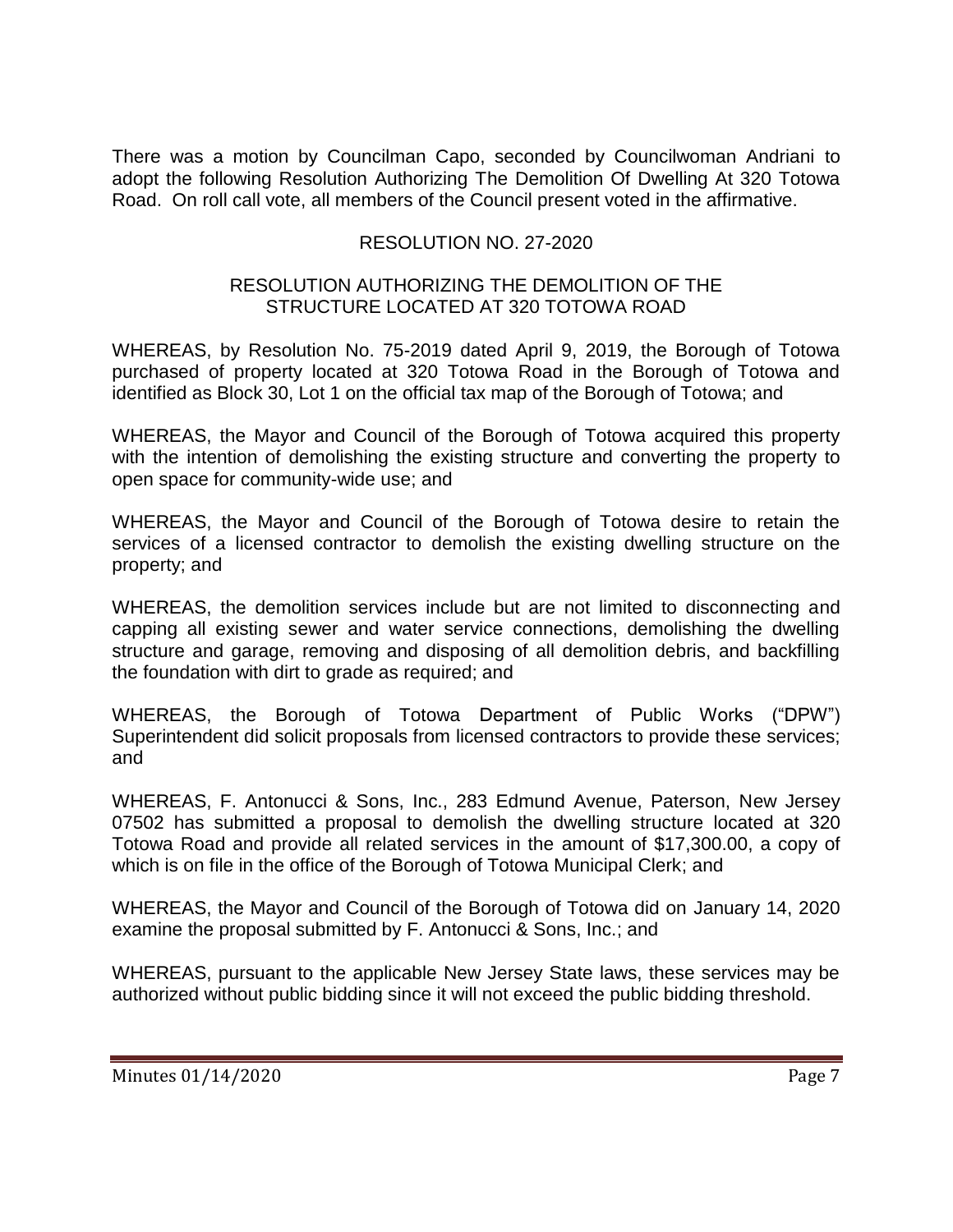NOW, THEREFORE, BE IT RESOLVED, that the Mayor and Council of the Borough of Totowa do hereby accept the proposal submitted by F. Antonucci & Sons, Inc. to demolish the dwelling structure located at 320 Totowa Road and provide all related services in the amount of \$17,300.00.

BE IT FURTHER RESOLVED, that the Mayor and Council of the Borough of Totowa do hereby authorize F. Antonucci & Sons, Inc. to perform the services as set forth in their proposal.

BE IT FURTHER RESOLVED, that F. Antonucci & Sons, Inc. shall comply with all Federal, State and Local laws requiring permits prior to beginning construction and shall comply with all Federal, State and Local Ordinances and laws, including Borough of Totowa Code Book Section 336-4, while performing the aforementioned services.

BE IT FURTHER RESOLVED, that F. Antonucci & Sons, Inc. shall provide the Borough of Totowa with a one (1) year warranty on all workmanship and on all materials furnished for this project.

A letter was received from the Totowa Public Library requesting permission to use the Municipal Parking Lot on Saturday, April 25, 2020 for their annual spring fundraiser. There was a motion by Councilman Capo, seconded by Councilwoman Andriani to grant permission. On roll call vote, all members of the Council present voted in the affirmative.

COMMITTEE ON LIAISON & INSPECTION:

There was no report.

COMMITTEE ON LEGISLATION & ORDINANCES:

There was a motion by Councilwoman Palazzo, seconded by Councilman Picarelli to introduce on first reading and advertise for public hearing the following entitled ordinance. On roll call vote, all members of the Council present voted in the affirmative.